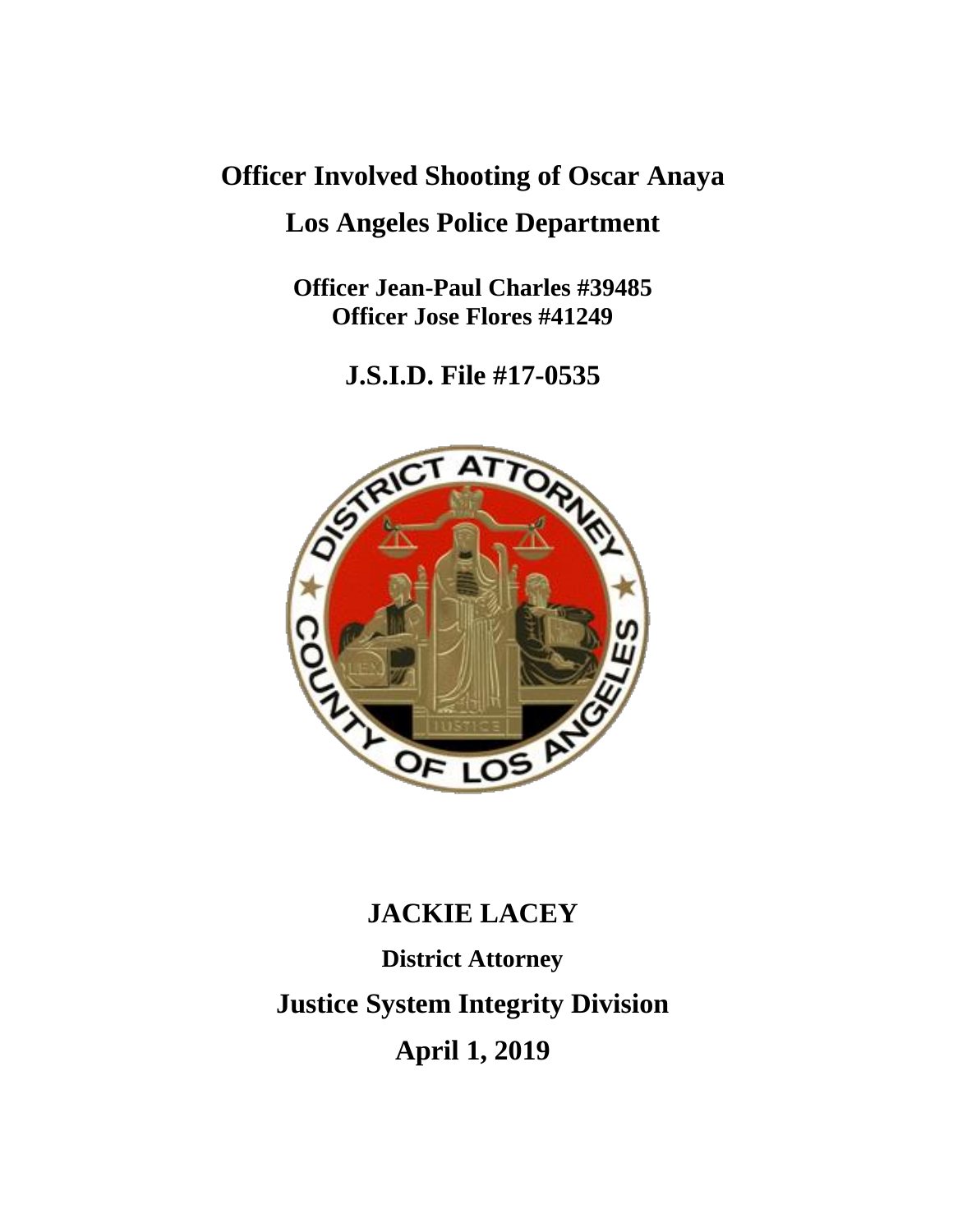#### **MEMORANDUM**

| TO:             | COMMANDER ROBERT E. MARINO<br>Los Angeles Police Department<br>Force Investigation Division<br>100 West First Street, Suite 431<br>Los Angeles, California 90012 |
|-----------------|------------------------------------------------------------------------------------------------------------------------------------------------------------------|
| FROM:           | JUSTICE SYSTEM INTEGRITY DIVISION<br>Los Angeles County District Attorney's Office                                                                               |
| <b>SUBJECT:</b> | <b>Officer Involved Shooting of Oscar Anaya</b><br>J.S.I.D. File #17-0535<br>$F.ID$ . File # F073-17                                                             |

The Justice System Integrity Division of the Los Angeles County District Attorney's Office has completed its review of the November 15, 2017, fatal shooting of Oscar Anaya by Los Angeles Police Department (LAPD) Officers Jean-Pierre Charles and Jose Flores. We have concluded that the officers acted lawfully in self-defense and in the lawful pursuit of a fleeing felon.

The District Attorney's Command Center was notified of the shooting at approximately 4:45 p.m., on November 15, 2017. The District Attorney Response Team responded to the location. They were given a briefing regarding the circumstances surrounding the shooting and a walk-through of the scene.

The following analysis is based on investigative reports, audio recordings and transcripts of interviews, firearm analysis reports, the autopsy report, crime scene diagrams and sketches, photographic and video evidence, and witness statements submitted to this office by LAPD Force Investigation Division (FID) Detective Art Espino. No compelled statements were considered as part of this analysis.

#### **FACTUAL ANALYSIS**

 $\overline{\phantom{a}}$ 

DATE: April 1, 2019

On Wednesday, November 15, 2017, at approximately 3:59 p.m., Van Nuys Area Gang Enforcement Division uniformed police Officers Jean-Pierre Charles and Jose Flores were conducting patrol in a marked black and white LAPD vehicle in the area of Bassett Street and Sepulveda Boulevard in the City of Van Nuys. Charles was driving the vehicle with Flores as his front-seat passenger. The vehicle was equipped with a Digital In-Car Video System (DICVS) and ballistic door panels. The DICVS on the vehicle was activated.<sup>1</sup>

<sup>&</sup>lt;sup>1</sup> Several officers who later responded to the scene were equipped with Body Worn Video (BWV). None of these videos captured the events leading up to the officer involved shooting or the shooting itself. Officer Goodyear was in the vicinity on patrol wearing BWV. His BWV does capture the audio of the shooting and the shooting itself from a far distance. The BWV does not provide any information not contained in the DICVS.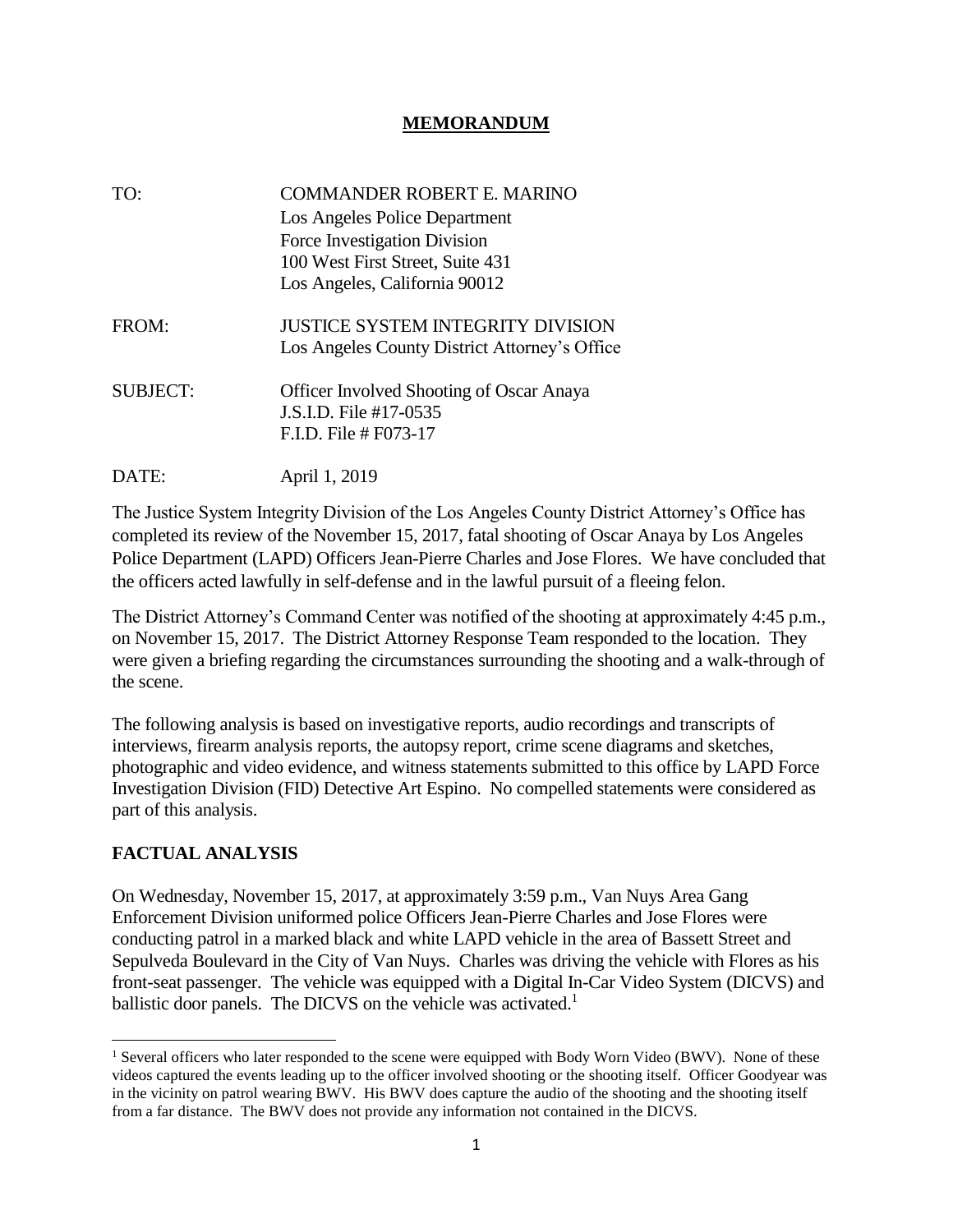As seen on the video, Charles turned north on Sepulveda Boulevard from Bassett Street into the number three lane. In doing so, he pulled into traffic behind a 2003 light blue four-door Honda Civic, bearing California License Plate Number 6GWL371.<sup>2</sup> The Honda had three occupants, later identified as driver Oscar Anaya, front passenger Emely C. and rear passenger Brittanei G. When the police vehicle pulled behind the Honda, Anaya activated his left turn signal and attempted to merge into the number two lane.<sup>3</sup> In doing so, Anaya nearly collided with a white, four-door sedan traveling north on Sepulveda Boulevard.



**Anaya's vehicle almost colliding with another vehicle, as captured by DICVS video**

This unsafe lane change was a violation of Vehicle Code section 21658(A). Flores ran the license plate of the Honda on his Mobile Digital Computer (MDC), which informed him the vehicle had lost or stolen plates. Charles activated the vehicle's forward-facing emergency lights as well as a quick siren burst, also known as a "chirp," to get Anaya's attention.

 $\overline{\phantom{a}}$ 

<sup>&</sup>lt;sup>2</sup> Investigation later revealed that the vehicle was registered to Anaya, but the license plates on the vehicle were reported stolen on November 2, 2017, from a residence in Sherman Oaks, California.

<sup>3</sup> According to Emely, Anaya's demeanor changed as soon as the police vehicle pulled behind him. Anaya appeared to get very nervous.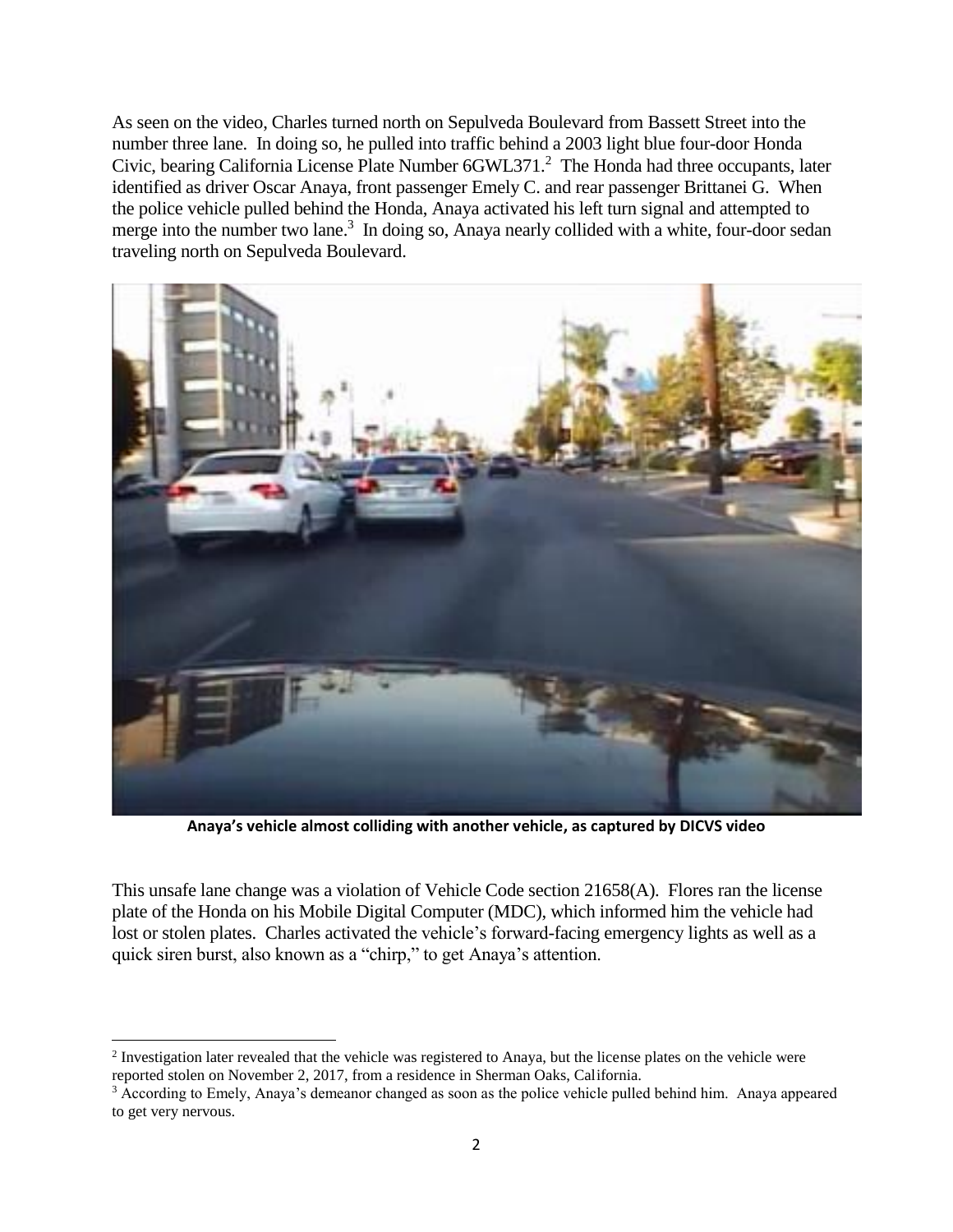

**Anaya failing to pull over, as captured by DICVS video**

Anaya failed to yield, and pulled into a CVS parking lot located on the southeast corner of Sepulveda Boulevard and Sherman Way. The DICVS captured Anaya negotiating his way from east to north in the parking lot while traveling at an unsafe speed.<sup>4</sup> Anaya then exited on Sherman Way, turning east and accelerating.<sup>5</sup>

The officers followed Anaya's vehicle through the parking lot and activated their vehicle's siren as they exited onto Sherman Way. Flores broadcast that they were following a possibly stolen vehicle, and requested back-up, an airship and a supervisor to respond to their location. Six seconds later, Flores updated the broadcast to include that they were in pursuit.

Anaya continued driving east on Sherman Way at a high rate of speed. Anaya rolled down the driver's side window of the vehicle and fired multiple shots out the window from a handgun.<sup>6</sup>

As captured on the DICVS, Charles yelled, "Oh fuck dude, shots fired! Shots fired!" Flores simultaneously yelled, "Shots fired! Heads up!"

 $\overline{\phantom{a}}$ 

<sup>4</sup> Both pedestrians and other motorists were present in the parking lot as Anaya sped through it.

<sup>5</sup> Brittanei told investigators Anaya said, "I'm not pulling over."

<sup>6</sup> Both Emely and Brittanei observed Anaya firing a handgun out the window, and two casings were later recovered along the pursuit path on Sherman Way.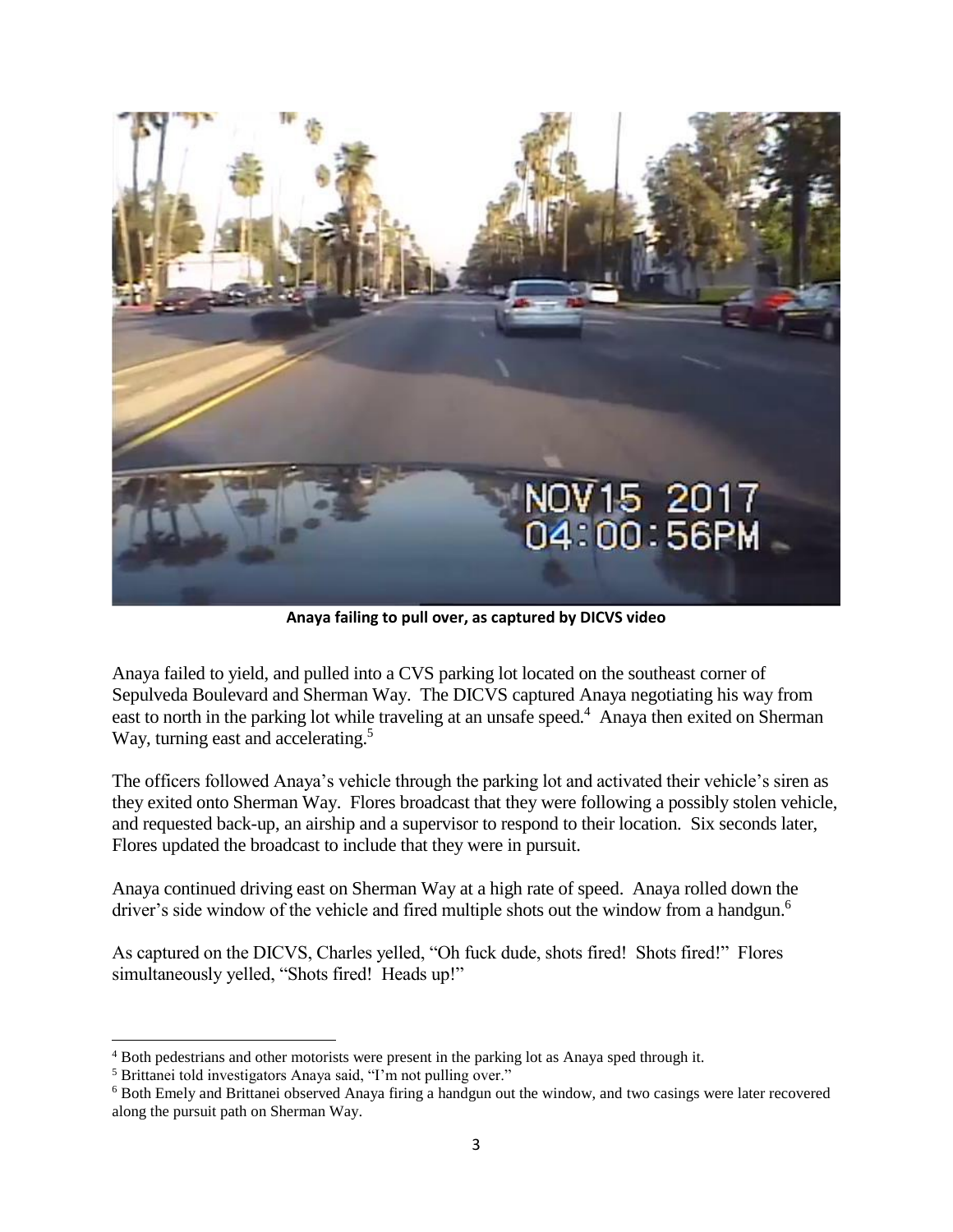Flores broadcast, "Shots fired! Shots fired! We are being shot at. The vehicle is going to be a blue Honda Civic. Stand by. Stand by." As Flores was broadcasting, Anaya's vehicle collided with a tri-light pole located on the southeast corner of Sherman Way and Kester Avenue.<sup>7</sup> Charles stopped his vehicle in the crosswalk, at the southwest corner of Sherman Way and Kester Avenue in a diagonal fashion, with the front of the vehicle pointed in an easterly direction facing Anaya's vehicle.

Charles and Flores were in the process of exiting their vehicle when Anaya opened his driver's side door. Both officers took cover behind their respective doors and unholstered their service weapons. Anaya turned toward the officers and pointed a pistol in their direction. As captured by DICVS, Anaya held the pistol in a two-hand, high-ready position, and immediately began firing at the officers while still seated in the vehicle.<sup>8</sup> Charles and Flores then fired their service weapons at Anaya.<sup>9</sup> The DICVS captured Flores yelling, "Shots fired! Shots fired!" as the officer involved shooting was taking place.

 $\overline{a}$ 

<sup>7</sup> The pursuit lasted approximately 35 seconds, with a total distance of approximately half a mile.

<sup>8</sup> Approximately three seconds passed between Anaya's vehicle colliding with the light pole and his first shot being fired at the officers. Five additional casings consistent with his firearm were located from the intersection of Sherman Way and Kester Avenue, and three casings were recovered from the passenger compartment of Anaya's vehicle.

<sup>9</sup> Brittanei told investigators Anaya was shooting at the police, which caused the officers to fire rounds at Anaya. Other civilian witnesses, Jose J., John T., Marcela C., Armin G. and Xavier L., also observed Anaya shooting at the officers before they returned fire.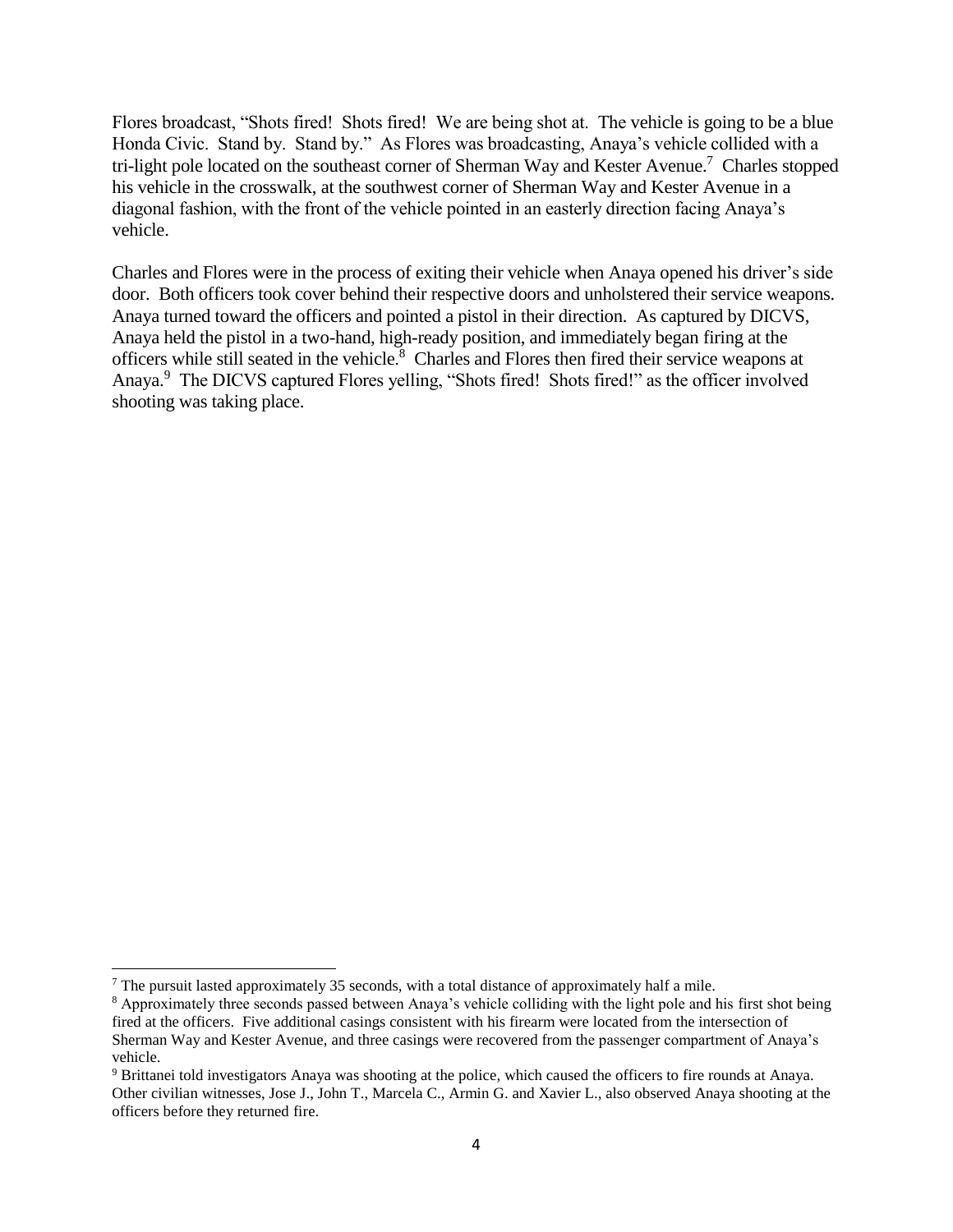

**Anaya opening fire on officers, as captured by DICVS video**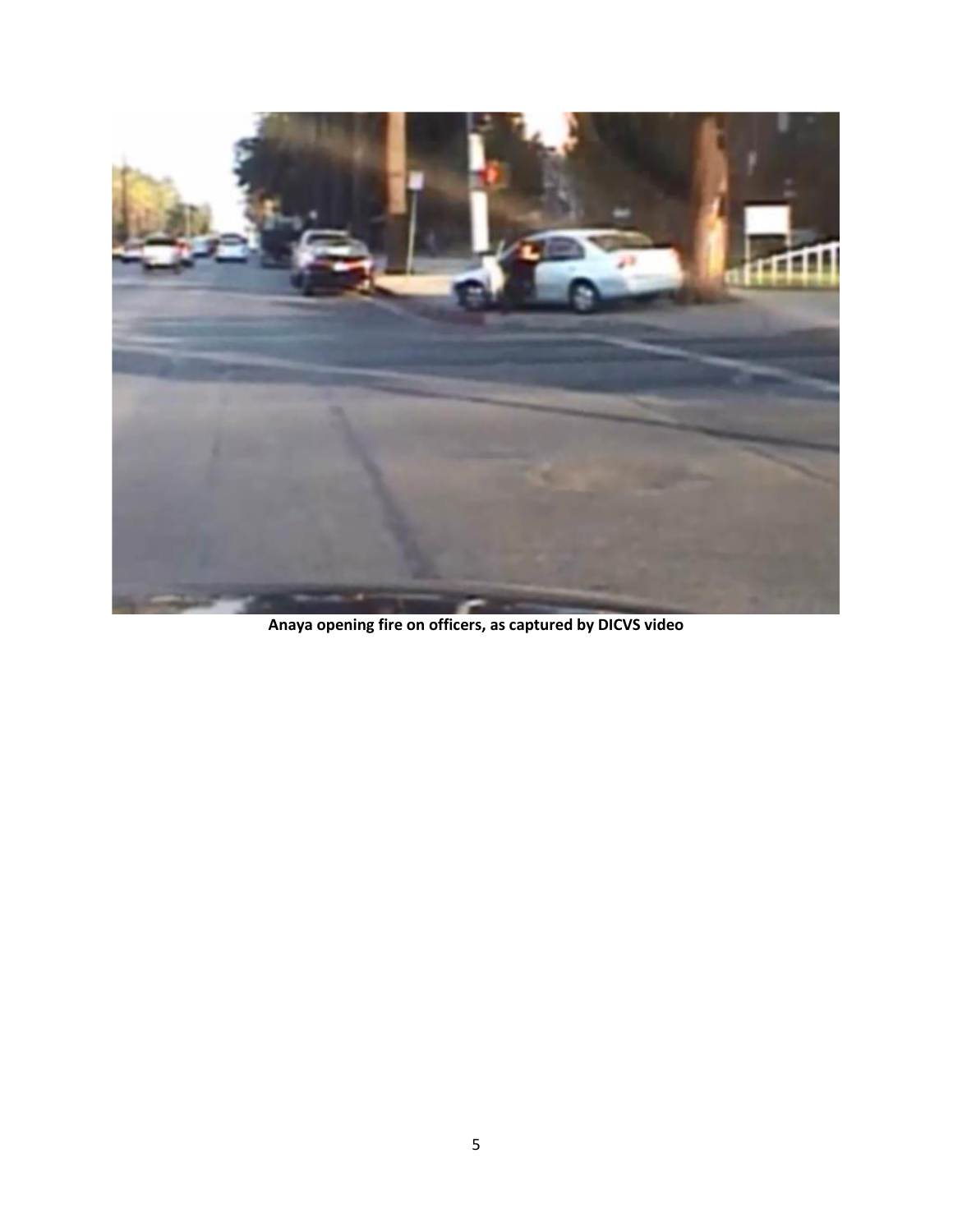

**Diagram of the location based upon DICVS video and physical evidence**

Charles fired seven rounds from his service weapon at Anaya in an easterly direction from a distance of approximately 81 feet. Flores fired two rounds at Anaya, also in an easterly direction, from a distance of approximately 84 feet. Flores then redeployed to the rear of his vehicle.

As the officers engaged Anaya, he stood up and ran towards the front of his vehicle. In the process, Anaya was struck by gunfire and collapsed on the sidewalk. At the same time, Emely and Brittanei exited the vehicle from the passenger side and moved to the south, taking cover behind signage.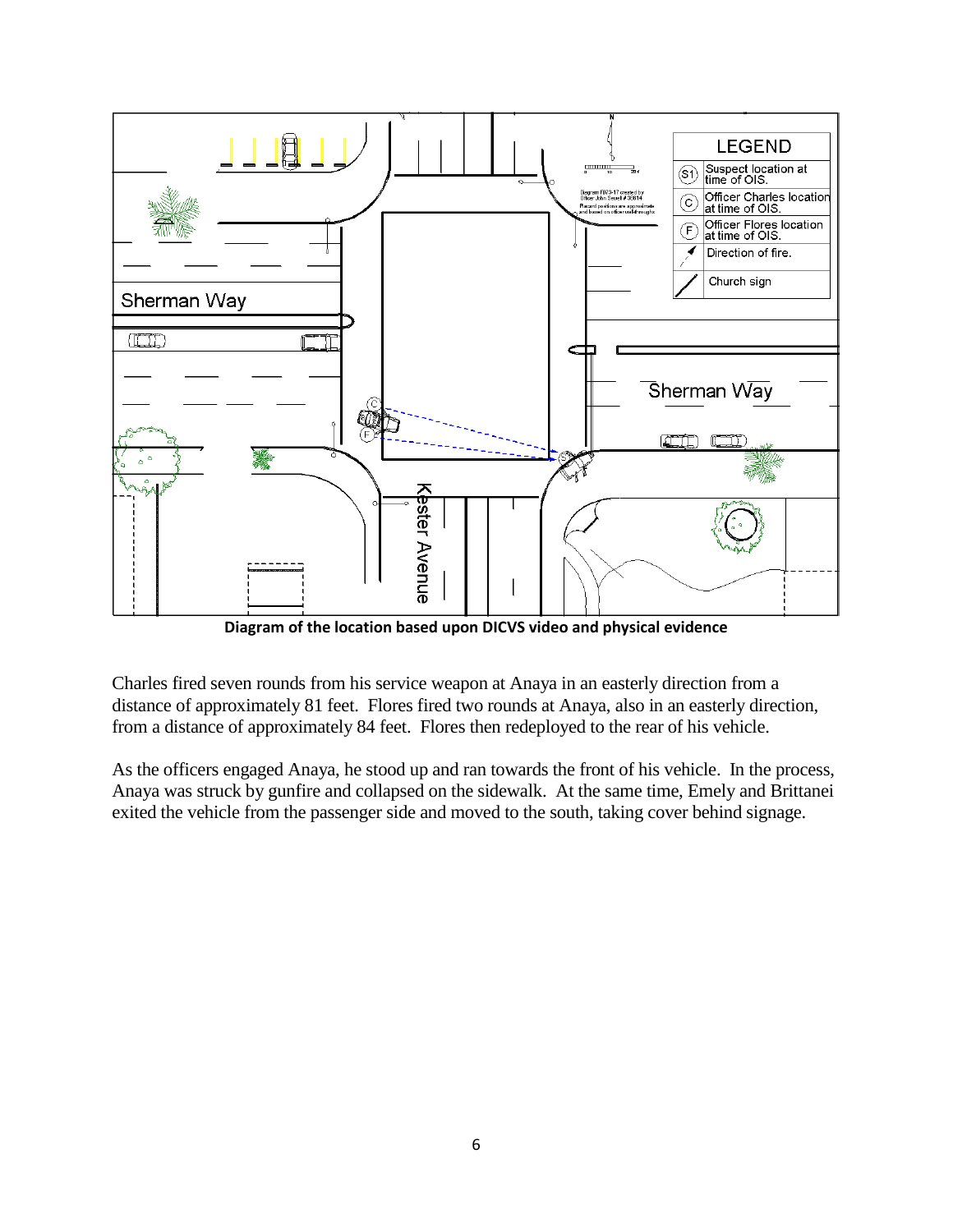An arrest team was assembled. Upon handcuffing Anaya, a blue steel .22 caliber Long Rifle, Ruger, semiautomatic pistol and two magazines were recovered from the sidewalk underneath him. The chamber and magazine of the weapon were both empty, and the safety was off. The two additional magazines recovered were fully loaded with 10 live .22 caliber cartridges each. The two casings recovered from the pursuit path and the five recovered from outside of Anaya's vehicle where Anaya is depicted on video firing the weapon were tested. Ballistics testing confirmed that each of the casings were fired from Anaya's pistol.



**Firearm recovered from the sidewalk underneath Anaya at arrest**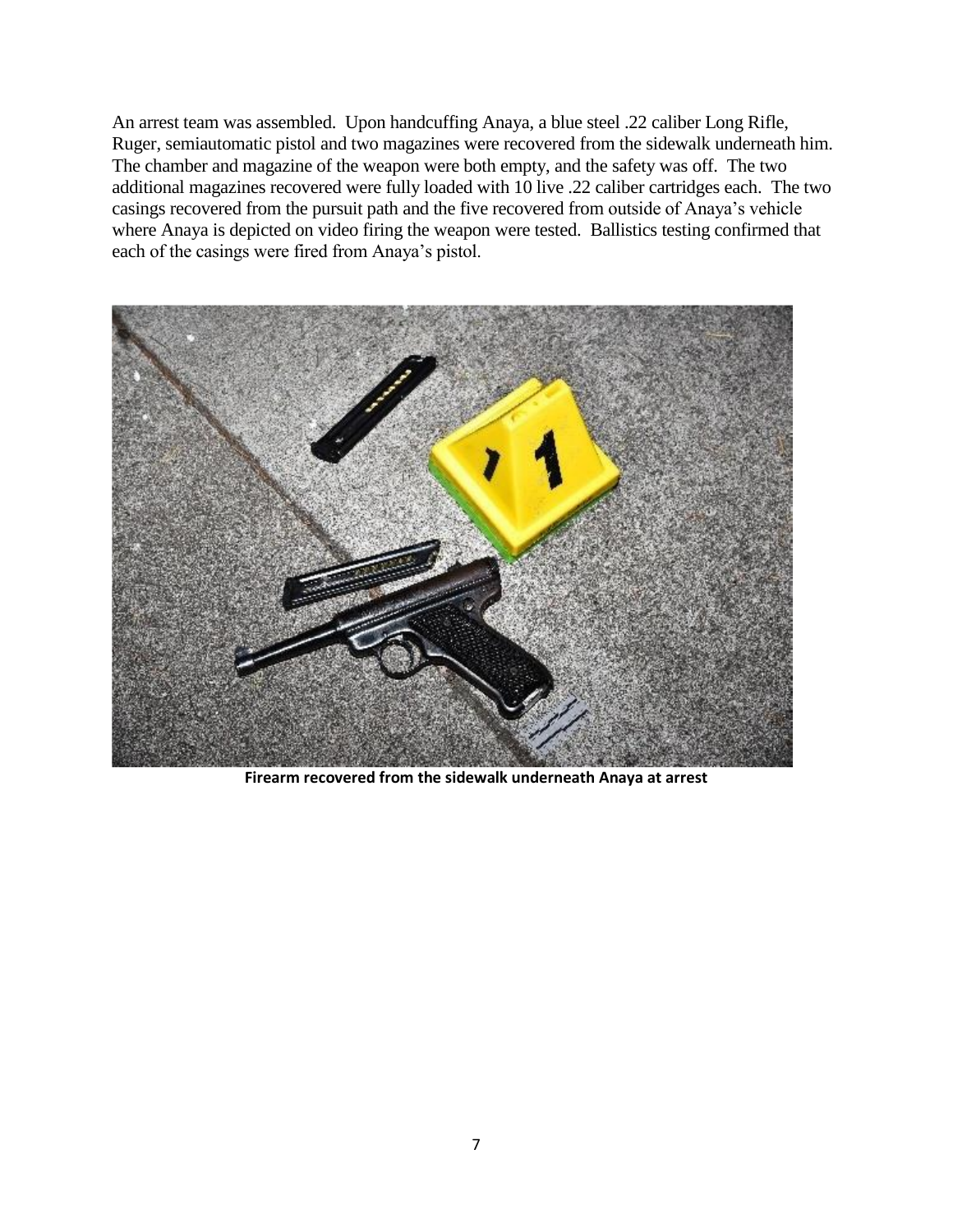A second firearm, a blue steel .38 Special caliber Smith and Wesson revolver, was subsequently recovered from Anaya's front waistband when paramedics arrived and began to provide medical treatment. The revolver was loaded with five rounds of .38 Special caliber ammunition.



**Firearm recovered from Anaya's front waistband**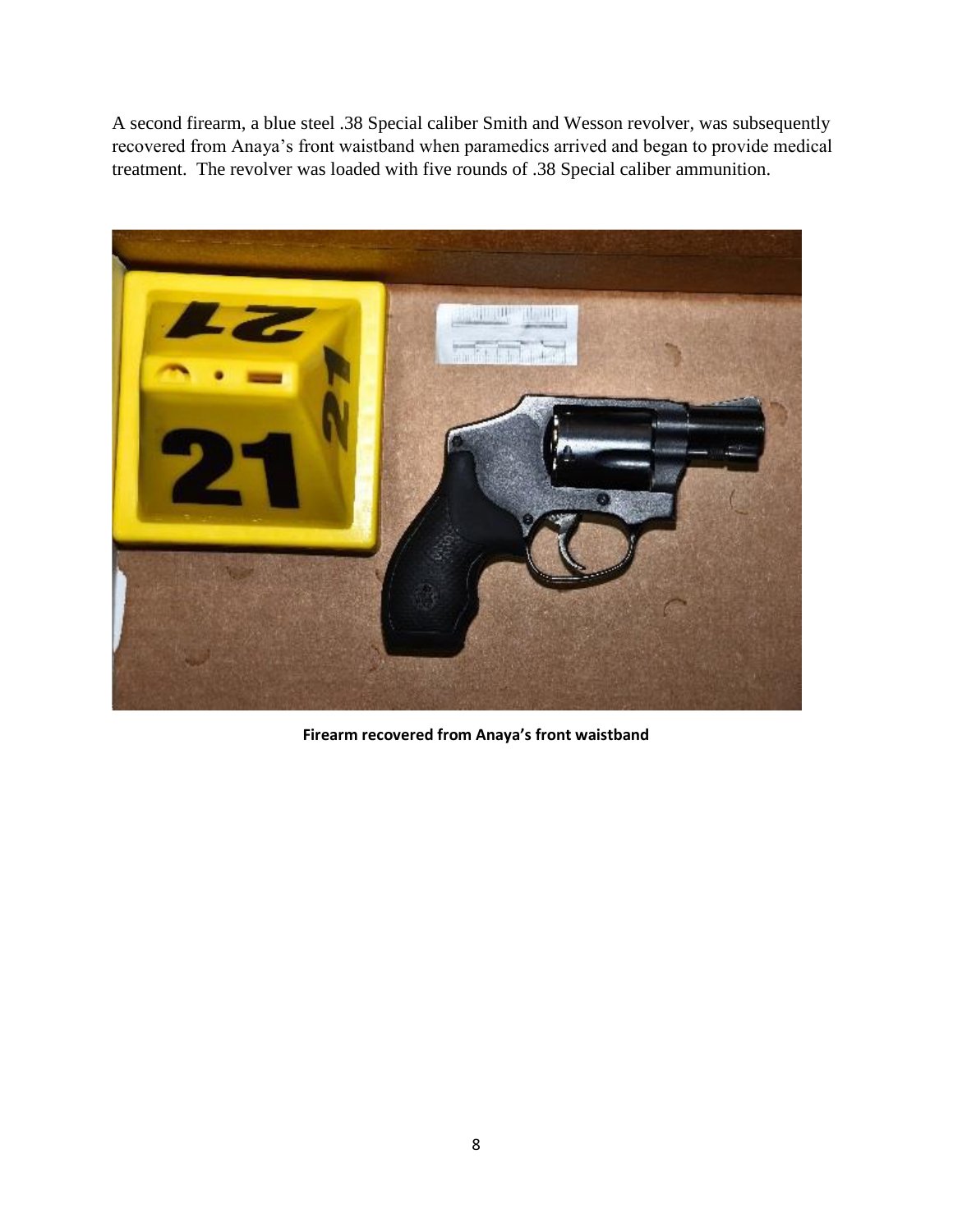A third weapon, a replica firearm, was also recovered from the street adjacent to Anaya's vehicle. The magazine of the weapon was fully inserted and the hammer was at half-cock with the safety off. This weapon was not loaded.



**Replica firearm recovered adjacent to Anaya's vehicle**

Anaya was transported to Providence Holy Cross Medical Center where he was pronounced dead by Doctor Richard Moore.

Several civilian witnesses were located who had been in the vicinity of the incident. Their observations varied, but were largely consistent with the DICVS video and other surveillance video obtained from businesses in the area.

A search of Anaya's vehicle produced large quantities of .22 caliber ammunition, marijuana and methamphetamine. Also recovered were two 9mm cartridge casings, five .22 caliber cartridge casings from the trunk and three .22 caliber cartridge casings from the passenger area of the vehicle.

Swabs were taken from the firearms recovered, and tested for DNA. The swab from the pistol was found to contain DNA from at least two individuals. The major contributor was consistent with Anaya. A partial DNA profile was obtained from the revolver, but was insufficient to compare to Anaya. A swab from the replica firearm contained DNA from two individuals and was also insufficient for comparison.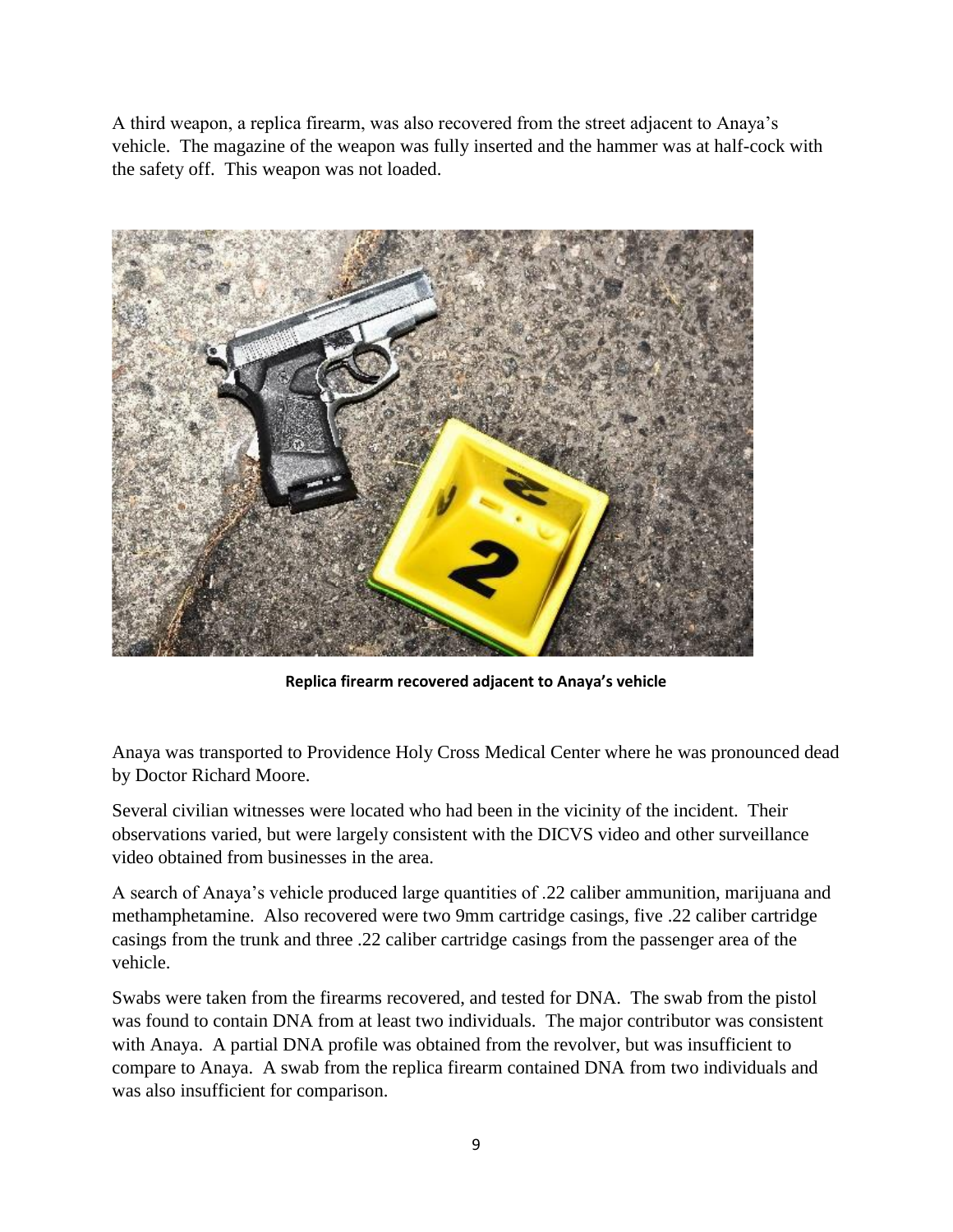Fingerprints were lifted from the pistol and revolver. One fingerprint recovered from the pistol was found to belong to Anaya. Two prints lifted from the revolver were found not to be Anaya's.

An autopsy was conducted on November 17, 2017 by Los Angeles County Department of Medical Examiner-Coroner Deputy Medical Examiner Doctor Scott A. Luzi. Doctor Luzi determined that Anaya suffered two gunshot wounds, one through the back of the head and one to the chest. Doctor Luzi attributed cause of death to multiple gunshot wounds. Toxicology testing done as part of the autopsy revealed that Anaya had amphetamine, methamphetamine and marijuana in his system at the time of his death. Anaya's hands were also tested for gunshot residue, and found to contain particles consistent with him having discharged a firearm.

#### **LEGAL ANALYSIS**

California law permits the use of deadly force in self-defense or in the defense of others if the person claiming the right of self-defense or the defense of others actually and reasonably believed that he or others were in imminent danger of great bodily injury or death. Penal Code § 197; *People v. Randle* (2005) 35 Cal.4<sup>th</sup> 987, 994 (overruled on another ground in *People v. Chun* (2009) 45 Cal.4th 1172, 1201); *People v. Humphrey* (1996) 13 Cal.4th 1073, 1082; *see also,* CALCRIM No. 505.

In protecting himself or another, a person may use all the force which he believes reasonably necessary and which would appear to a reasonable person, in the same or similar circumstances, to be necessary to prevent the injury which appears to be imminent. CALCRIM No. 3470. If the person's beliefs were reasonable, the danger does not need to have actually existed. *Id.*

A police officer may use reasonable force to effect an arrest, prevent escape, or overcome resistance of a person the officer believes has committed a crime. Penal Code section 835a. An officer "may use all the force that appears to him to be necessary to overcome all resistance, even to the taking of life; [an officer is justified in taking a life if] the resistance [is] such as appears to the officer likely to inflict great bodily injury upon himself or those acting with him." *People v. Mehserle* (2012) 206 Cal.App.4th 1125, 1146. A killing of a suspect by a law enforcement officer is lawful if it was: (1) committed while performing a legal duty; (2) the killing was necessary to accomplish that duty; and (3) the officer had probable cause to believe that (a) the decedent posed a threat of serious physical harm to the officer or others, or (b) that the decedent had committed a forcible and atrocious crime. CALCRIM No. 507, Penal Code section 196. A forcible and atrocious crime is one which threatens death or serious bodily harm. *Kortum v. Alkire* (1977) 69 Cal.App.3d 325, 333.

An officer has "probable cause" in this context when he knows facts which would "persuade someone of reasonable caution that the other person is going to cause serious physical harm to another." CALCRIM No. 507. When acting under Penal Code section 196, the officer may use only so much force as a reasonable person would find necessary under the circumstances. *People v. Mehserle* (2012) 206 Cal.App.4th 1125, 1147. And he may only resort to deadly force when the resistance of the person being taken into custody "appears to the officer likely to inflict